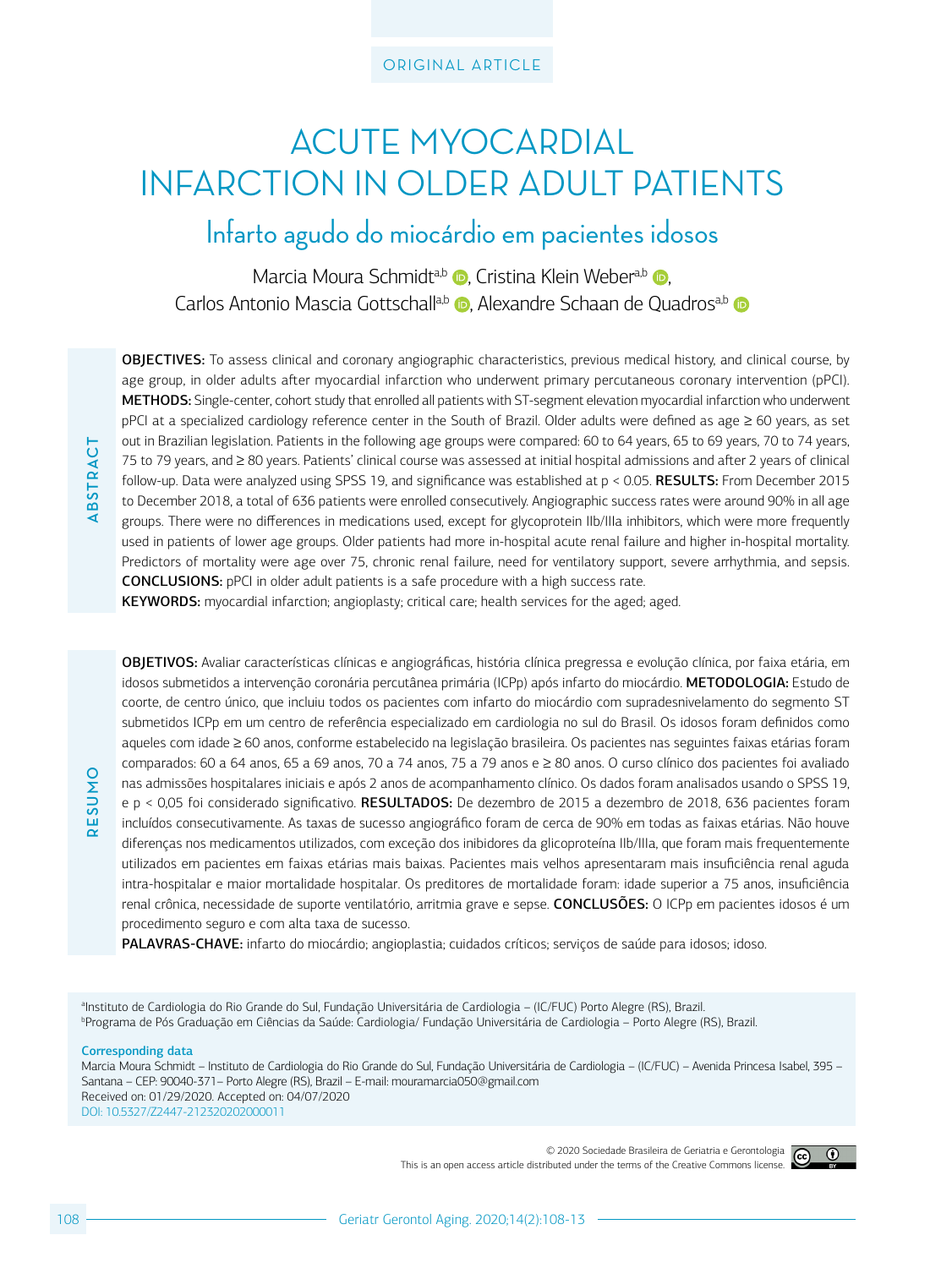## **INTRODUCTION**

Brazil is going through a demographic transition process. The population ageing increases the rates of chronic diseases and comorbidities, increasing, as a consequence, the demand for health services and requiring the recognition of the needs of the population of this age group.<sup>1</sup> Cardiovascular diseases are among the main causes of morbidity and mortality worldwide, with rates in Brazil and the United States of 28% and 31%, respectively.<sup>2,3</sup> Percutaneous coronary revascularization is increasingly indicated for older adults, both for stable coronary artery disease and for acute coronary syndromes.4

It is estimated that 60 to 65% of ST-segment elevation myocardial infarctions (STEMI) occur in patients over the age of 60.<sup>5</sup> A small proportion of the participants in large clinical trials are older adults and these patients have atypical presentations, including silent or unrecognized acute myocardial infarction and left bundle branch block.5 Compared with the younger population, older adult patients submitted to percutaneous angioplasty present more frequently with diffuse disease, ventricular dysfunction, acute coronary syndromes, and comorbidities such as renal failure, strokes, and peripheral arterial disease, making their clinical status less favorable. These characteristics make it more difficult to assess the results of interventions in this age group.<sup>6-8</sup>

There are no contemporary studies conducted in Brazil that analyze the clinical and angiographic characteristics and clinical outcomes of older adults who underwent primary percutaneous coronary intervention. The objective of the present study was to record, analyze, and compare these characteristics as age increases in patients who had a recent infarction and were treated with primary percutaneous coronary intervention (pPCI) at a specialized cardiology reference center in the South of Brazil.

#### **METHODS**

Cross-sectional, single-center cohort study that enrolled all patients with ST-segment elevation myocardial infarction (STEMI) who underwent pPCI at a specialized cardiology reference center in Southern Brazil from December 2015 to December 2018. The study was approved by the institutional Research Ethics Committee and all patients signed an informed consent form. Patients were followed for 30 days, 1 year and 2 years by medical records and telephone calls to determine their health status.

Patients were considered for inclusion in the study if they were admitted via the emergency department at our institution by STEMI. Older adults were defined as  $\geq 60$  years, as set out in the Brazilian legislation.<sup>9</sup>

According to the V Brazilian Cardiology Society Guidelines on Treatment of ST-Segment Elevation Acute Myocardial Infarction,<sup>10</sup> diagnosis of STEMI was defined as raised levels of cardiac markers (with at least one result over the 99th percentile) followed by a drop off, constituting an enzyme curve. Additionally, at least one of five criteria had to be present to confirm a diagnosis of STEMI:

- symptoms of myocardial ischemia;
- abnormalities of the ST segment/T wave or new left bundle branch block;
- development of pathological Q waves on the ECG;
- loss of viable myocardial muscle or abnormalities of segmental motion seen on an imaging examination;
- identification of an intracoronary thrombus by angiography or autopsy.

Exclusion criteria were chest pain lasting more than 12 hours or patient refusal to participate.

Primary percutaneous coronary intervention (pPCI) was performed as recommended in the literature. All patients were medicated at admission with 300 mg acetylsalicylic acid and 300 to 600 mg of clopidogrel or 180 mg of ticagrelor. Unfractionated heparin (60 to 100 U/kg) was administered before pPCI in the emergency room or the Cath Lab. Technical aspects of the procedure, such as stents characteristcs and number, use of devices and use of glycoprotein IIb/ IIIa inhibitors were decided by the interventional physician responsible for PCI.<sup>11</sup> Patients were interviewed during their hospital stay in order to obtain information on previous history and risk factors. Clinical evolution were obtained from the hospital system.

Criteria used to define risk factors were as follows: smoking: regular cigarette smoking; hypertension (H); prior diagnosis of hypertension and/or use of antihypertensive drugs; diabetes mellitus (DM): prior diagnosis of DM and/or use of drugs to treat diabetes, fasting Glycemia ≥ 126 mg/dL, Glycemia 2 hours after a Glucose challenge ≥ 200 mg/dL, or Glycated Hemoglobin (HbA1c) ≥ 6.5%; dyslipidemia (DSLP): fasting serum cholesterol exceeding 240 mg/dL, prior diagnosis of DSLP, and/or use of antihyperlipidemic medication; family history for coronary artery disease: AMI or sudden death among first-degree relatives.

Data were analyzed using SPSS for Windows. Significance was established at p < 0.05. Medians and interquartile ranges were calculated for ages. The study sample was classified into five age groups: 60 to 64; 65 to 69; 70 to 74, 75 to 79, and 80 or older. Quantitative variables were expressed as means and standard deviations and compared with oneway ANOVA or the Kruskal-Wallis test. Categorical variables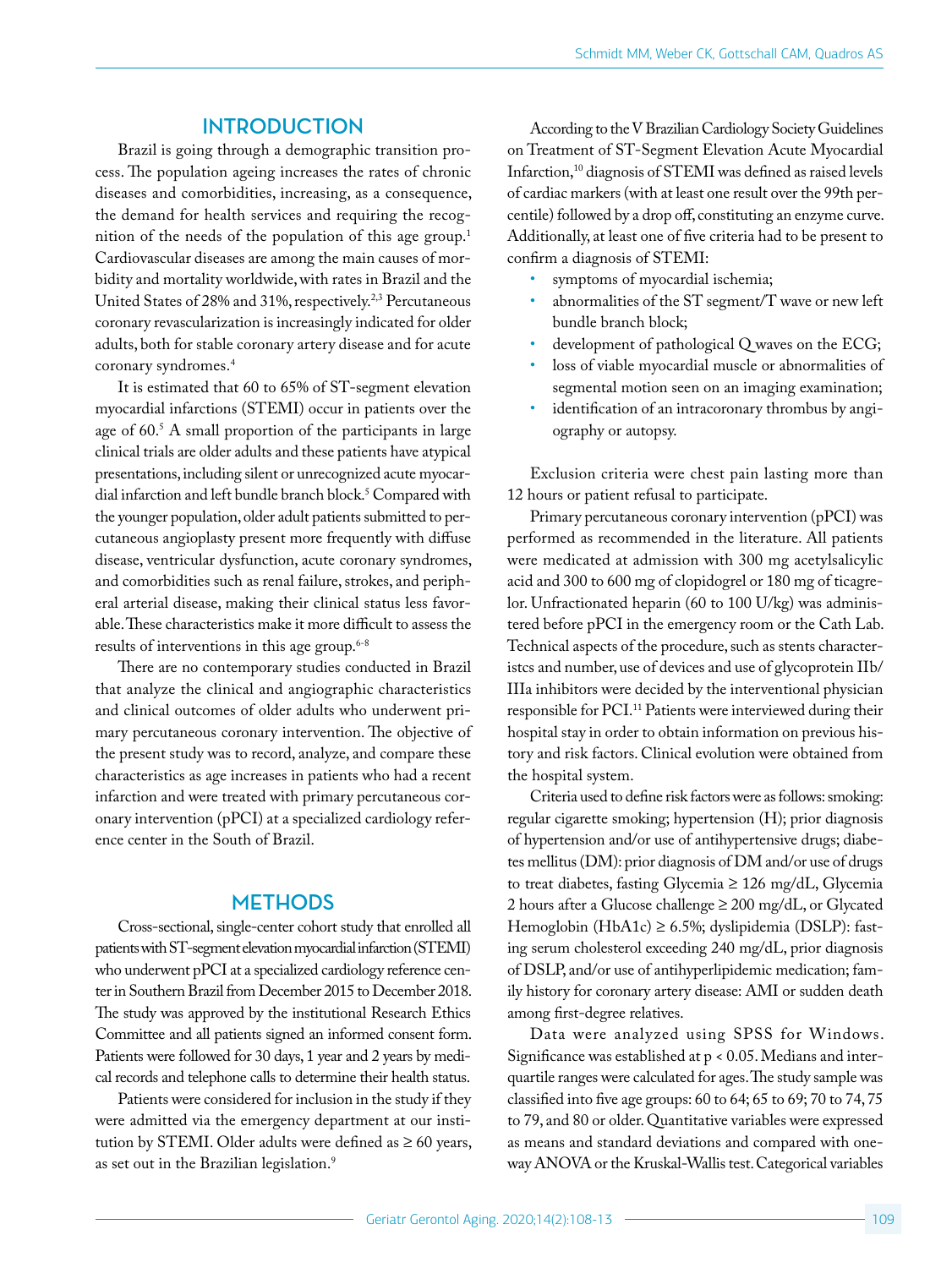were expressed as absolute and relative frequencies and analyzed with the  $\chi^2$  test. Multiple logistic regression was used to identify predictors of mortality and Kaplan Meier curves were plotted to illustrate event-free survival by age group.

## **RESULTS**

From December 2015 to December 2018, 1274 patients underwent primary percutaneous coronary intervention, of which 636 were over 60 years of age and were included in the present analysis. Regarding the age groups analyzed, 202 patients were aged from 60 to 64 years old, 157 patients from 65 to 69 years, 125 patients from 70 to 74 years, 81, from 75 to 79, and 71 patients were 80 years or older. With regard to clinical characteristics, we observed that younger patients were smokers more frequently and had a family history of coronary artery disease, while the oldest patients had hypertension and had left bundle branch block (LBBB) more frequently than other patients. Considering the medical history, the oldest patients had more strokes, heart failure, and chronic renal failure. There was no difference in the prevalence of previous AMI, previous percutaneous coronary interventions, or coronary artery bypass graft.

The angiographic profiles of patients were very similar in all groups, with no difference in the percentages of patients with multiarterial involvement. Older patients had coronary calcification more frequently. There was no significant difference between the study groups in culprit vessel IAM, percentage of left main disease, or bifurcations lesions. Need for an intra-aortic balloon or pacemaker did not differ according to age. Angiographic success rates were similar in all age groups. The door-to-balloon time, however, was longer among patients over the age of 80 (Table 1). It can be observed in Table 2 that medications used were also similar in all age groups, with the exception of Glycoproteins IIb/IIIa inhibitors, which were more frequently used in younger patients.

During hospital stay (Table 3), there were no significant differences in percentages of severe arrhythmia or sudden death averted, bleeding, sepsis, or need for ventilatory support. However, acute kidney injury (AKI) was more frequent among the older patients. In-hospital mortality was higher among the older patients.

The patients were followed for  $328 \pm 280$  days. We found 6% and 8% losses in 1 and 2 years of follow-up, respectively. The overall mortality was 10.2% and higher among the patients in the 75- to 79-year-old group (25%).

| <b>Characteristics</b>       | 60-64 years<br>$n = 202$ | 65-69 years<br>$n = 157$ | 70-74 years<br>$n = 125$ | <b>75-79 years</b><br>$n = 81$ | $\geq 80$ years<br>$n = 71$ | p       |
|------------------------------|--------------------------|--------------------------|--------------------------|--------------------------------|-----------------------------|---------|
| Triple vessel disease, n (%) | 47 (23.40)               | 44 (28.60)               | 32 (25.80)               | 23 (28.70)                     | 24 (34.80)                  | 0.13    |
| Culprit vessel               |                          |                          |                          |                                |                             |         |
| AD, n (%)                    | 89 (44.90)               | 61 (39.60)               | 49 (40.20)               | 27 (34.20)                     | 32 (46.40)                  |         |
| CX, n (%)                    | 19 (9.60)                | 21 (13.60)               | 17 (13.90)               | 9(11.40)                       | 4(5.80)                     |         |
| RC, n (%)                    | 85 (42.90)               | 71 (46.10)               | 49 (40.20)               | 39 (49.40)                     | 33 (47.80)                  | 0.37    |
| LCA, $n$ $(\%)$              | 3(1.50)                  | 0                        | 2(1.60)                  | 1(1.30)                        | 0                           |         |
| Mammary, n (%)               |                          |                          |                          | 1(1.30)                        | 0                           |         |
| Saphenous Bypass, n (%)      | 2(1.00)                  | 1(0.60)                  | 5(4.10)                  | 2(2.50)                        | $\mathsf{O}$                |         |
| LMD, $n$ $(\%)$              | 6(3.00)                  | 4(2.60)                  | 10(8.10)                 | 4(5.00)                        | 3(4.30)                     | 0.22    |
| Bifurcation, n (%)           | 8(4.00)                  | 6(3.90)                  | 8(6.60)                  | 2(2.50)                        | 3(4.40)                     | 0.92    |
| Calcification, n (%)         | 6(3.00)                  | 11(7.10)                 | 9(7.40)                  | 11 (13.80)                     | 16 (23.50)                  | < 0.001 |
| Vessel diameter, mm          | $3.13 \pm 0.44$          | $3.09 \pm 0.59$          | $3.12 \pm 0.40$          | $3.12 \pm 0.40$                | $3.16 \pm 0.60$             | 0.85    |
| Length of lesion, mm         | $24.85 \pm 12.61$        | $26.00 \pm 11.90$        | $24.36 \pm 11.12$        | $24.56 \pm 11.12$              | $25.68 \pm 11.48$           | 0.51    |
| Femoral access, n (%)        | 44 (22.30)               | 33 (21.40)               | 34 (28.10)               | 24 (30.80)                     | 23 (33.30)                  | 0.03    |
| Pre-dilatation, n (%)        | 146 (75.60)              | 106 (70.70)              | 85 (70.20)               | 53 (74.60)                     | 54 (77.10)                  | 0.92    |
| Stenting, n (%)              | 188 (94.50)              | 139 (92.10)              | 105 (86.80)              | 67 (91.80)                     | 63 (88.70)                  | 0.07    |
| Bare-metal Stent, n (%)      | 115 (61.20)              | 76 (55.10)               | 59 (57.80)               | 40 (60.60)                     | 35 (56.50)                  | 0.67    |
| Post dilatation, n (%)       | 71 (36.40)               | 54 (36.20)               | 36 (29.80)               | 27 (37.00)                     | 22 (31.40)                  | 0.43    |

Table 1 Coronary angiographic characteristics of 636 older adults by age group.

Continue...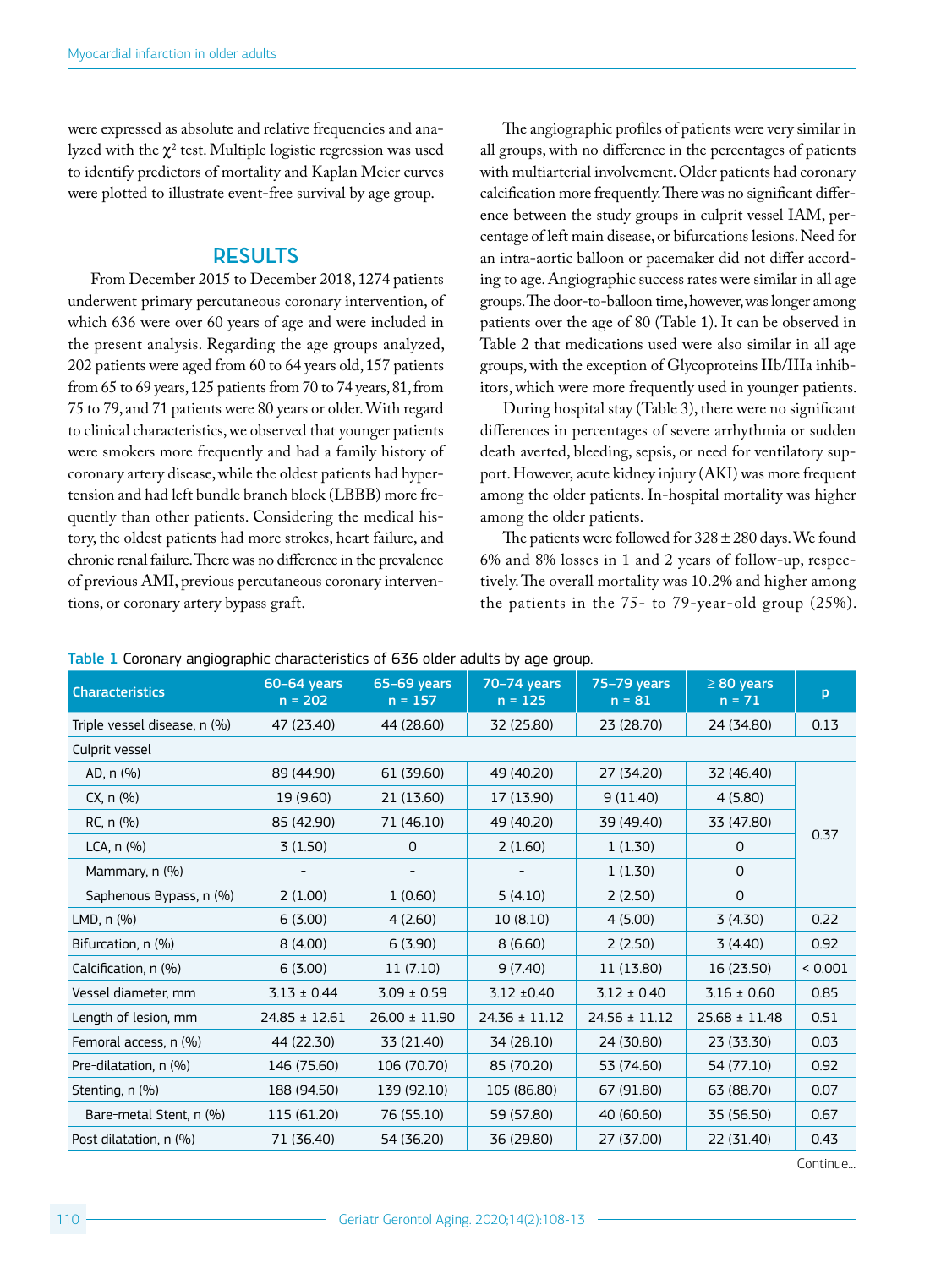| <b>Characteristics</b>      | 60-64 years<br>$n = 202$ | 65-69 years<br>$n = 157$ | 70-74 years<br>$n = 125$ | 75-79 years<br>$n = 81$ | $\geq 80$ years<br>$n = 71$ | p     |
|-----------------------------|--------------------------|--------------------------|--------------------------|-------------------------|-----------------------------|-------|
| IAB, n (%)                  | 13 (6.40)                | 5(3.20)                  | 6(4.80)                  | 2(2.60)                 | 5(7.40)                     | 0.78  |
| Pacemaker, n (%)            | 10 (5.00)                | 12 (7.80)                | 9(7.50)                  | 5(6.40)                 | 5(7.10)                     | 0.54  |
| TIMI 3 Post, n (%)          | 184 (93.40)              | 132 (89.80)              | 109 (91.60)              | 62 (87.30)              | 60 (92.30)                  | 0.71  |
| Angiographic Success, n (%) | 183 (93.40)              | 131 (89.70)              | 105 (89.70)              | 60 (87.00)              | 60 (92.30)                  | 0.50  |
| Complications, n (%)        | 25 (12.40)               | 18 (11.50)               | 19 (22.90)               | 12 (14.80)              | 9(12.70)                    | 0.59  |
| Door-to-Balloon, minutes    | $0:44$ [0:33-0:72]       | $0.52$ [0.37-0.65]       | $0:48$ [0:39-0:73]       | $0.40$ [0.37-0.61]      | $0.56$ [0.43-0.87]          | 0.007 |
| EF%                         | $51.30 \pm 12.40$        | $51.00 \pm 15.60$        | $52.70 \pm 13.60$        | $53.80 \pm 13.10$       | $49.00 \pm 14.00$           | 0.84  |

#### Table 1 Continuation.

AD: anterior descending artery; CX: circumflex; RC: right coronary; LCA: Left main coronary artery; LMD: left main disease; IAB: intra-aortic balloon; TIMI: thrombolysis in myocardial infarction grade = myocardial perfusion; EF: left ventricle ejection fraction.

#### Table 2 Medications used by 636 older adults.

| <b>Medication</b>                         | 60-64 years<br>$n = 202$ | 65-69 years<br>$n = 157$ | 70-74 years<br>$n = 125$ | 75-79 years<br>$n = 81$ | $\geq 80$ years<br>$n = 71$ | p    |
|-------------------------------------------|--------------------------|--------------------------|--------------------------|-------------------------|-----------------------------|------|
| Clopidogrel 600 mg, n (%)                 | 186 (93.00)              | 146 (94.20)              | 112 (91.10)              | 73 (91.30)              | 65 (95.60)                  | 0.88 |
| Ticagrelor 180 g, n (%)                   | 7(3.50)                  | 6(3.90)                  | 2(1.60)                  | 2(2.50)                 | 2(2.90)                     | 0.52 |
| Heparin Bolus, n (%)                      | 175 (87.50)              | 136 (88.30)              | 104 (86.00)              | 70 (89.70)              | 58 (84.10)                  | 0.59 |
| ASA, n (%)                                | 198 (99.00)              | 153 (98.70)              | 121 (98.40)              | 78 (97.50)              | 67 (98.50)                  | 0.41 |
| Glycoprotein IIbIIIa<br>Inhibitors, n (%) | 36 (17.80)               | 24 (15.30)               | 21 (16.80)               | 7 (8.60)                | 5(7.00)                     | 0.01 |

ASA: acetylsalicylic acid.

#### Table 3 Mortality and in-hospital events in 636 older adults.

| <b>Events</b>              | 60-64 years<br>$n = 202$ | 65-69 years<br>$n = 157$ | 70-74 years<br>$n = 125$ | 75-79 years<br>$n = 81$ | $\geq 80$ years<br>$n = 71$ | p     |
|----------------------------|--------------------------|--------------------------|--------------------------|-------------------------|-----------------------------|-------|
| In hospital                |                          |                          |                          |                         |                             |       |
| Severe arrhythmia, n (%)   | 15 (7.40)                | 11(7.10)                 | 10 (8.30)                | 9(11.30)                | 6(9.00)                     | 0.37  |
| Bleeding, n (%)            | 3(1.50)                  | 2(1.30)                  | 3(2.40)                  | 3(3.80)                 | $\mathbf 0$                 | 0.23  |
| Sepsis, n (%)              | 10 (5.00)                | 4(2.50)                  | 9(7.40)                  | 7(8.80)                 | 4(6.00)                     | 0.20  |
| Ventilatory support, n (%) | 23 (11.40)               | 18 (11.50)               | 21 (17.10)               | 12 (15.00)              | 8(11.90)                    | 0.41  |
| Acute kidney injury, n (%) | 13 (6.50)                | 8(5.10)                  | 9(7.50)                  | 13 (16.30)              | 6(9.00)                     | 0.04  |
| Death, $n$ $(\%)$          | 14 (6.90)                | 9(5.70)                  | 13 (10.70)               | 14 (17.50)              | 11 (16.20)                  | 0.001 |

Table 4 shows the independent predictors of mortality in this sample, specifically: age ≥75 years, female, chronic renal failure, need for ventilatory support, and occurrence of severe arrhythmia and sepsis on admission. Chronic kidney failure (CKF) and severe arrhythmia led to a fourfold increase in the risk of death and sepsis increased risk by 13 times.

In Figure 1, it can be observed that although mortality was higher among patients over 75, event-free survival was still around 80% during late clinical follow-up.

## **DISCUSSION**

In this report, we analyzed a consecutive cohort of older adult patients with STEMI submitted to pPCI in a high-volume, tertiary cardiology center. The main findings were that older adults had similar rates of success in the pPCI procedure when compared to younger individuals, but the older patients had acute kidney injury more frequently and had higher mortality in the follow-up. We believe that this is an important piece of information, because it confirms that older STEMI patients have a higher risk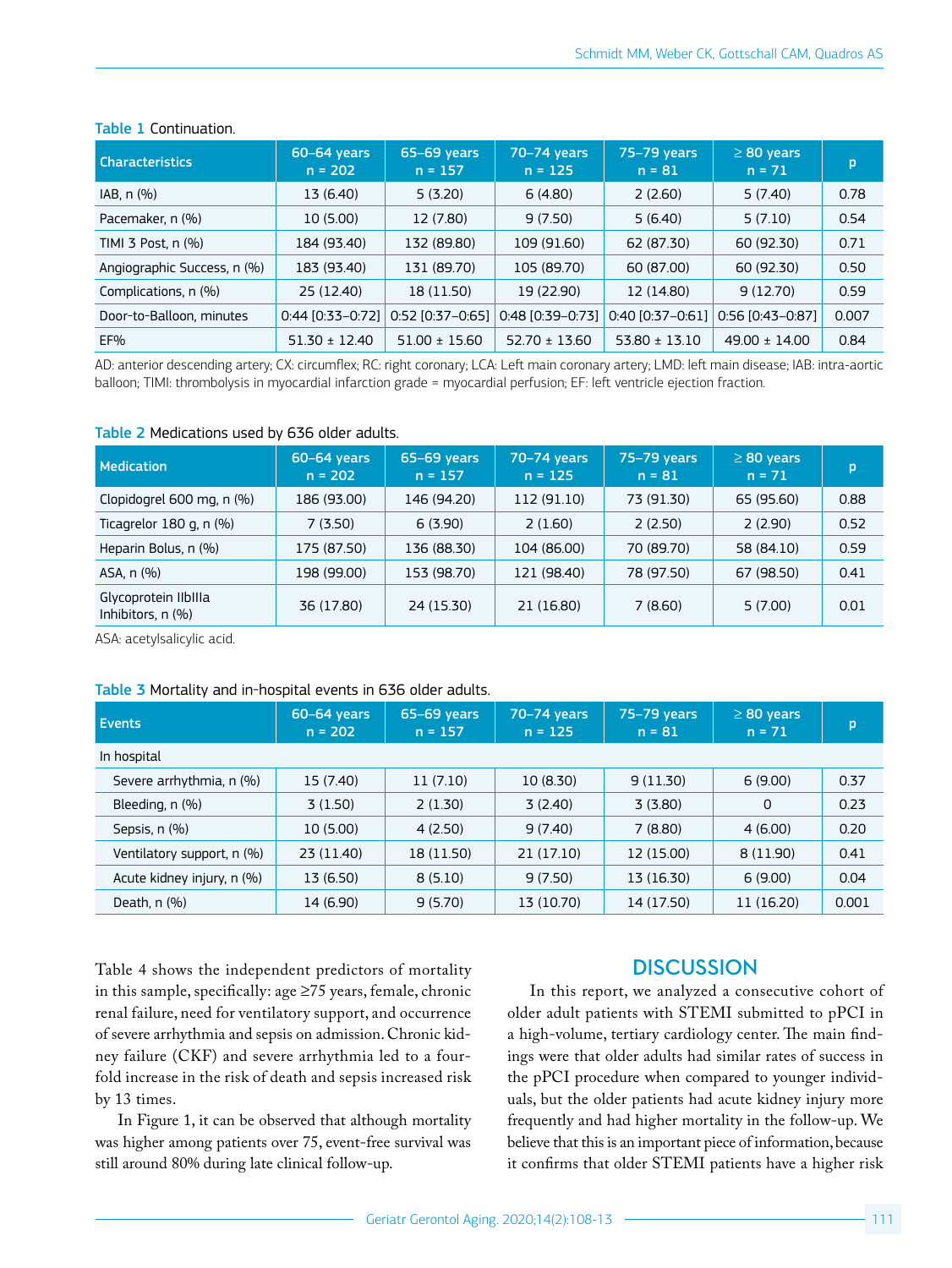of adverse clinical events, but it shows that contemporary pPCI treatment has similar results in these patients when compared to younger individuals.

Within this perspective, a sub-analysis from 5475 STEMI patients in the APEX TRIAL study<sup>12</sup> showed that patients over 75 years had less angiographic success than their younger counterparts. Although this analysis was derived from a large sample, its results may not be representative of the current daily practice, as it was published in 2011. Since then, several significant developments have occurred in the field, such as newer and more potent antiplatelet drugs, the widespread

Table 4 Multiple logistic regression for predictors of mortality.

| <b>Characteristics</b>   | <b>Odds</b> | 95%CI          | р       |
|--------------------------|-------------|----------------|---------|
| Age $\geq$ 75            | 4.47        | 1.19-16.74     | 0.03    |
| Male                     | 0.36        | $0.14 - 0.96$  | 0.04    |
| <b>CHF</b>               | 244         | 0.79-7.61      | 0.12    |
| <b>CKF</b>               | 4.74        | 1.22-18.30     | 0.02    |
| Killip 3 or 4            | 2.59        | 0.61-10.96     | 0.20    |
| Ventilatory support (MV) | 3.64        | 1.07-12.37     | 0.04    |
| Arrhythmia severe        | 4.64        | 1.26-17.03     | < 0.001 |
| Bleeding                 | 1.43        | $0.16 - 12.49$ | 0.74    |
| Sepsis                   | 13.26       | 1.32-12.45     | < 0.001 |

CHF: congestive heart failure; CKF: chronic kidney failure; MV: mechanical ventilation; 95%CI: confidence interval of 95%.



Figure 1 Survival curves by age group\*.

adoption of the radial approach,<sup>13</sup> stent implantation techniques and improvements in drug-eluting stents technology.14 Recently, in a sub-study of the AIDA STEMI TRIAL,<sup>15</sup> there were no differences in angiographic success between patients with multivessel coronary disease vs. single-vessel disease in both groups. Thus, technical and personnel improvement in these 10 years may contribute to better angiographic success of older patients.

The AIDA STEMI study<sup>15</sup> also demonstrated that patients over 75 who underwent primary percutaneous coronary intervention had the same frequency of renal failure as those who did not undergo pPCI. Thus, we can consider that this complication is probably not only due to contrast-induced nephropathy (CIN). Ischemia of renal tissues and reduced glomerular filtration may be the primary pathophysiologic components, and hydration and reduced contrast volumes are considered the most effective methods for prevention of CIN.16 Regarding in-hospital evolution, older patients had more AKI, which increased mortality. However, when AKI was added to the multivariate model, the 1-year increase in mortality was not significant.<sup>17</sup>

In this study the multivariate analysis showed that besides  $age \ge 75$  years, the independent predictors of mortality also included chronic renal failure, severe arrhythmia, sepsis, and need for ventilatory support. We emphasize that these predictors are related to prior histories of patients, since, for example, the most common causes of arrhythmia are coronary disease, valve disease, and heart failure. Considering sepsis, in a previous study, we demonstrated that among the 3.9% of patients who had infections, 2% were community acquired — i.e., contracted before hospital admission.18

Door-to-balloon time was longer for patients over 80 years, but within the limit set out in the guidelines. It should be pointed out that the care teams and operation teams had the same technical training, so this longer time may be due to anatomic conditions associated with more difficult procedures, such as calcification, more diffuse disease, and tortuosity.

Similarly, there was no difference in relation to medications used, with the exception of glycoprotein IIb/ IIIa inhibitors, which were less frequently used among older patients. However, as previously reported, the use of IIb/IIIa inhibitors increases the rates of hemorrhagic complications. Nevertheless, older adutls present a slightly elevated risk of these complications.19 Therefore, the potential benefits of treating this population should be considered.

Our study has certain limitations that merit mention. Although our institution performs a very high volume of